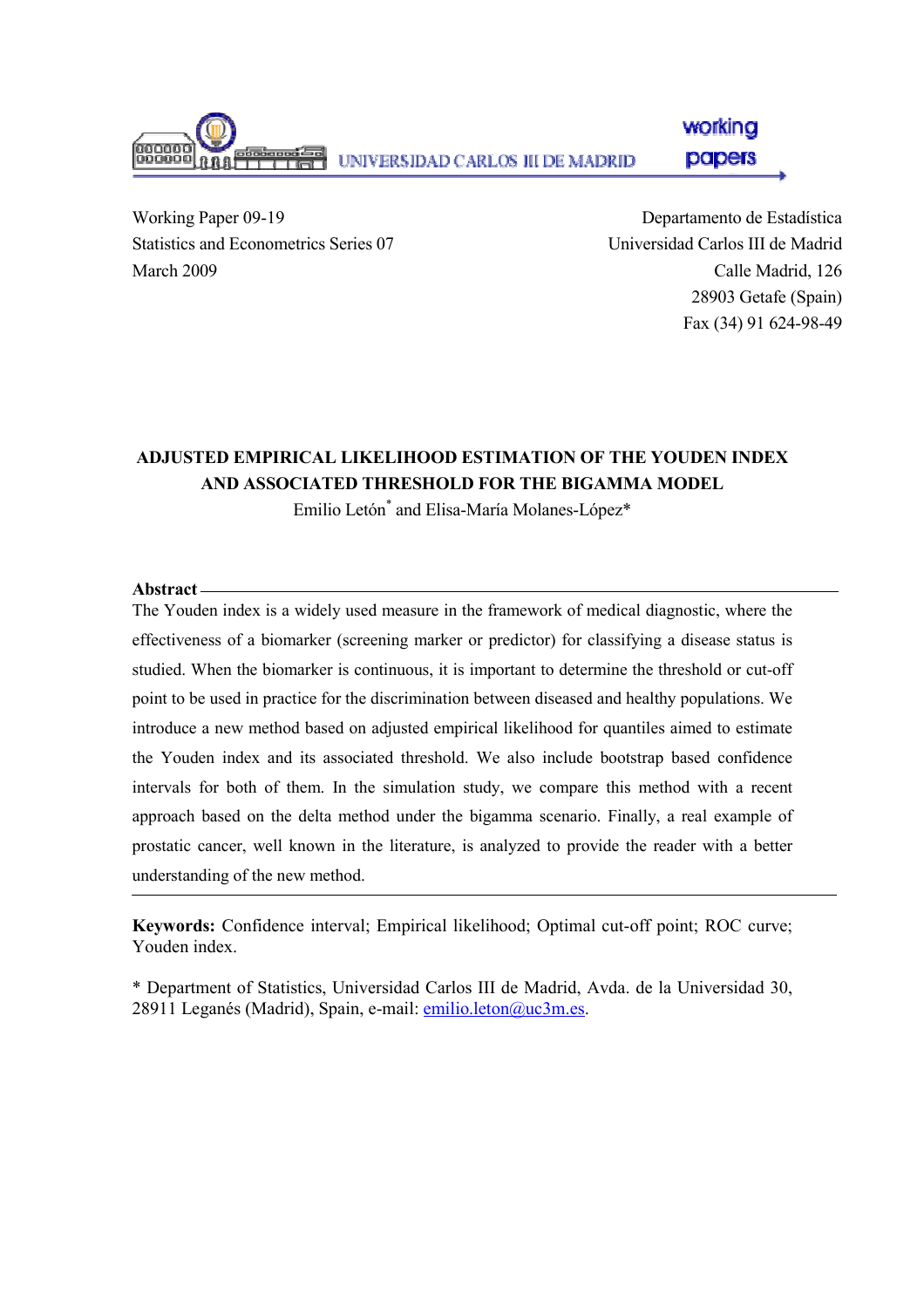# Adjusted empirical likelihood estimation of the Youden index and associated threshold for the bigamma model

Emilio LETÓN<sup>\*</sup> Elisa-María MOLANES -LÓPEZ<sup>\*</sup>

#### Abstract

The Youden index is a widely used measure in the framework of medical diagnostic, where the effectiveness of a biomarker (screening marker or predictor) for classifying a disease status is studied. When the biomarker is continuous, it is important to determine the threshold or cut-off point to be used in practice for the discrimination between diseased and healthy populations. We introduce a new method based on adjusted empirical likelihood for quantiles aimed to estimate the Youden index and its associated threshold. We also include bootstrap based confidence intervals for both of them. In the simulation study, we compare this method with a recent approach based on the delta method under the bigamma scenario. Finally, a real example of prostatic cancer, well known in the literature, is analyzed to provide the reader with a better understanding of the new method.

Key Words: Confidence interval; Empirical likelihood; Optimal cut-off point; ROC curve; Youden index.

<sup>∗</sup>Department of Statistics, Universidad Carlos III de Madrid, Avda. de la Universidad 30, 28911 Legan´es (Madrid), Spain, e-mail: emilio.leton@uc3m.es.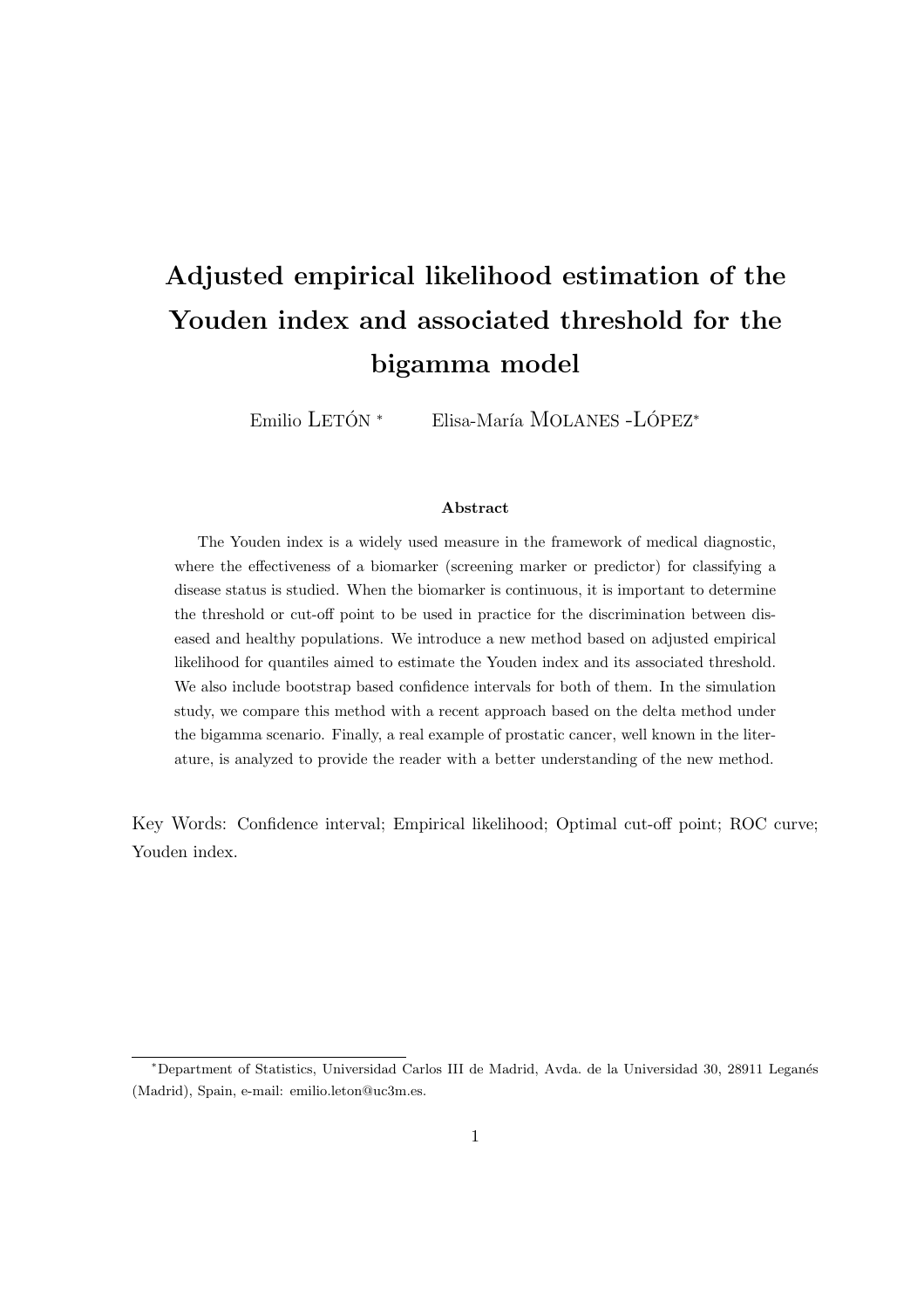#### 1 Introduction

Diagnostic tests are often used for classifying diseased and healthy populations. They are based on biomarkers, and can be dicothomous, ordinal or continuous. From here on, we will focus on continuous biomarkers which are the most used in practice.

As Le  $(2006)$  points out, sometimes larger values of the biomarker, denoted by X, are associated with the diseased population (fasting blood glucose for diabetes, prostatic specific antigen (PSA) for prostate cancer, antibodies for infections, etc.), but other times is the opposite, with smaller values of  $X$  associated with the disease population (static admittance for ear infection, thyroid-specific hormone (TSH) for hyperthyroidism, etc.). We will asume along the paper, without loss of generality, the former case.

In this context, a person is classified as 'diseased' if the corresponding biomarker value is greater than a given threshold value, and is classified as 'healthy' otherwise. Denoting by  $c$ that threshold value, there are two important probabilities associated with it: the sensitivity,  $q(c)$ , and the specificity,  $p(c)$ . The sensitivity is defined as 'true positive subjects', i.e. correctly classified diseased individuals and the specificity as 'true negative subjects', i.e correctly classified healthy individuals. The pairs  $(1-p(c), q(c))$ , for all possible threshold values c, are usually drawn in a plot called the ROC curve. The name ROC stands for 'Receiver operating characteristic' because was originally created in the context of radar technology, in order to distinguish the signal and the noise (Erdreich and Lee, 1981). The first application of the ROC curves was for detecting arrivals of missiles.

The ROC curve describes graphically the performance of the biomarker under several cut-off points (see, for example, Pepe, 2003). The area under the ROC curve is denoted by  $AUC$ , and it is a summary measure of the accuracy of the diagnostic test. While a value of  $AUC = 1$  represents a perfect test, a value of  $AUC = 0.5$  represents a test that performs exactly the same as if we had used a fair coin (50-50 chance) as a diagnostic test.

A key point in this methodology is to find an optimal threshold, in order to maximize the effectiveness of the biomarker. In most instances, there is an inverse relationship between sensitivity and specificity, in the sense that moving the threshold increases one while decreasing the other. So a kind of balance between sensitivity and specificity is necessary.

There exist two main methods for identifying the optimal threshold: the northwest corner and the Youden index. These two methods can give different cut-off points as Perkins and Schisterman (2006) point out. From here on, we will concentrate on the latter defined by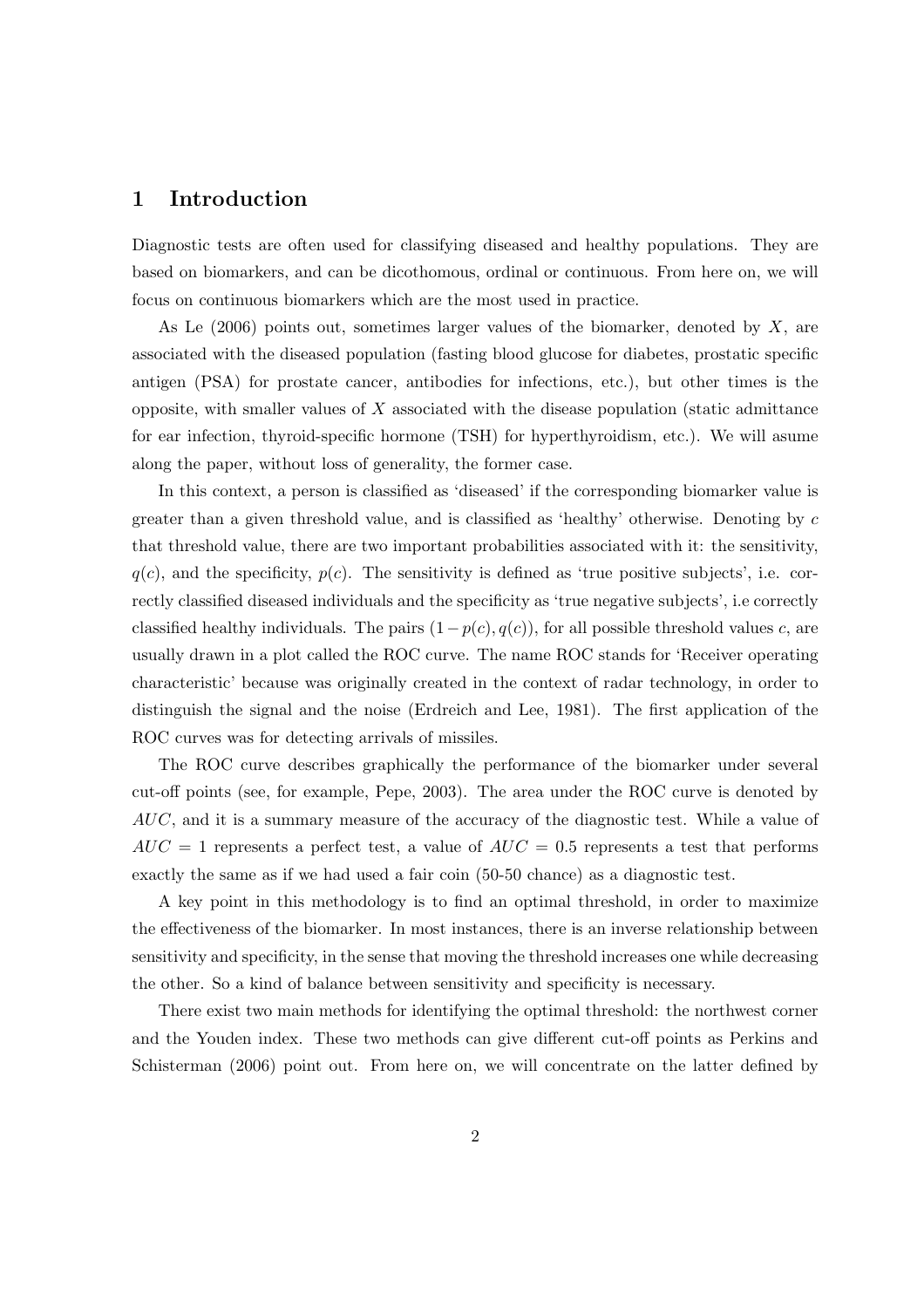Youden (1950) and recently studied by Fluss et al. (2005), Schisterman et al. (2005), Le (2006), and Schisterman and Perkins (2007), among others.

In order to maximize the effectiveness of the biomarker, the Youden index, J, is defined as follows,

$$
J = \max\{J(c); c \in \Re\}, \text{ where } J(c) = q(c) + p(c) - 1.
$$

The notation  $X_0$  and  $X_1$  will be used to refer to the values of the biomarker on the healthy and diseased populations, respectively. Denoting by  $F_0$  and  $F_1$  their corresponding cumulative distribution functions (cdf's), and by  $\bar{F}_0$  and  $\bar{F}_1$  their complementary ones, it follows that

$$
J(c) = Pr(X_1 > c) + Pr(X_0 < c) - 1
$$
  
=  $\bar{F}_1(c) + F_0(c) - 1$   
=  $\bar{F}_1(c) - \bar{F}_0(c) = F_0(c) - F_1(c)$ . (1)

It is easy to see that  $J$  is the maximal vertical distance from the ROC curve to the diagonal or chance line. Another way of visualizing  $J$  is that  $J(c)$  in (1) can also be determined computing the difference of the area under  $f_1$  and  $f_0$  to the right of the cut-off point c (see, for instance, Schisterman et al., 2005), with  $f_0$  and  $f_1$  the density functions associated to  $F_0$ and  $F_1$ , respectively. Using the latter reasoning, the maximum difference,  $J$ , is achieved at the corresponding c value where  $f_0$  and  $f_1$  intersect. Additionally, the Youden index can be seen as the Kolmogorov-Smirnov distance between  $X_0$  and  $X_1$  (Pepe, 2003).

The paper is organized as follows. In Section 2, we revise the delta method for computing the optimal  $J$  and  $c$ , and their confidence intervals applied to the bigamma model. In Section 3, we propose a new method, not requiring parametric assumptions. Through a simulation study we check its performance in Section 4, where it is shown to be competitive with the delta method. Finally, in Section 5, the new approach is illustrated through a well known real example.

### 2 Delta method

The delta method, based on Taylor's theorem, is useful to approximate the moments of transformed random variables, using the moments of the original non-transformed ones. The main application of the delta method is for computing the variance of transformed random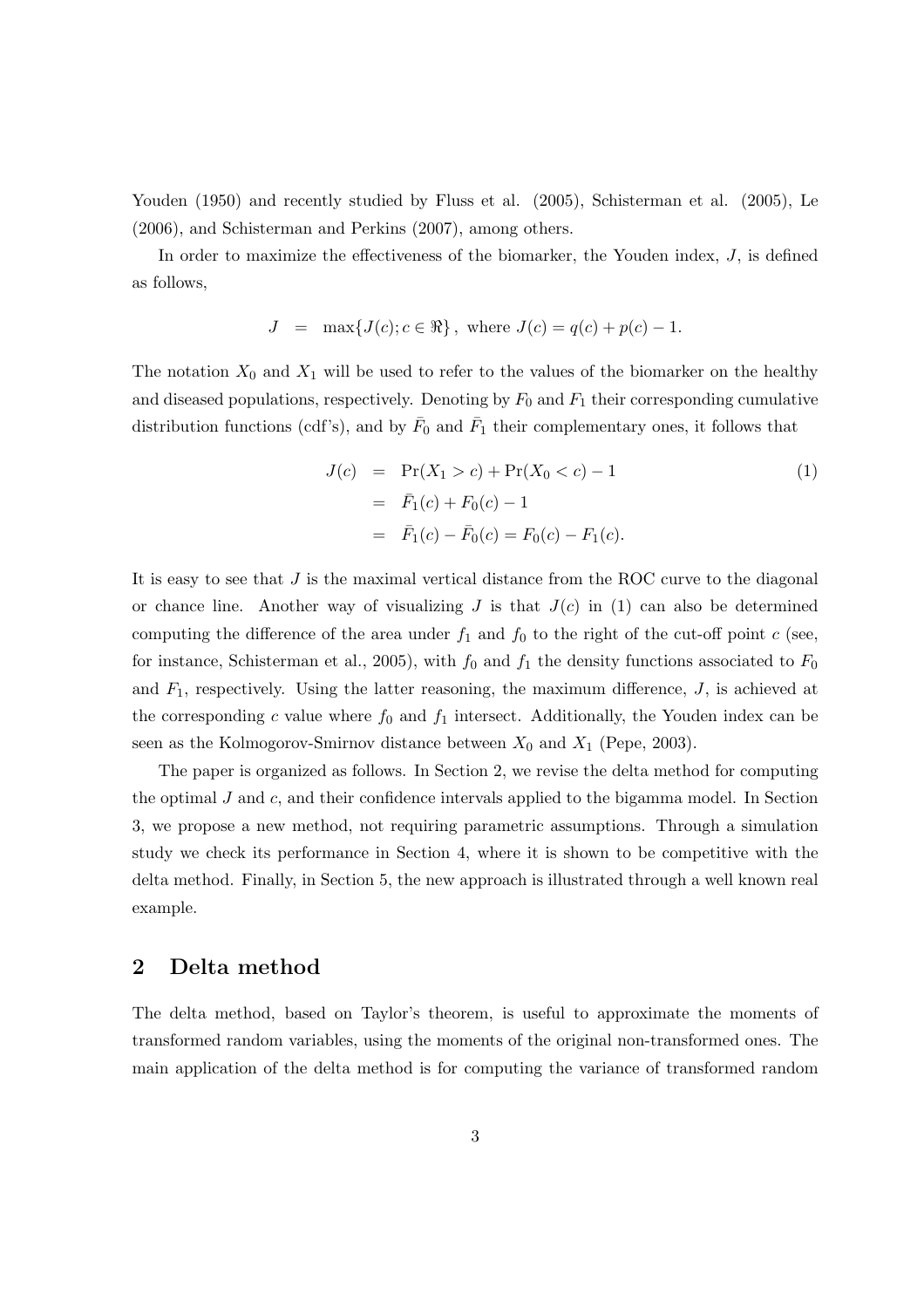variables, from which approximate confidence intervals can be obtained (see, for instance, Miller (1981) and Collett (2003)).

In the univariate case, let X be a random variable with mean  $\mu_X$  and variance  $Var[X]$ and consider the transformation  $h(X)$ . Applying the delta method, it follows that

$$
\mathbb{V}\text{ar}[h(X)] \simeq \mathbb{V}\text{ar}\left[h(\mu_x) + h'(\mu_x)(X - \mu_x)\right] = [h'(\mu_x)]^2 \mathbb{V}\text{ar}[X].
$$

On the other hand, in the bivariate case, let  $X$  and  $Y$  be two random variables, with mean vector  $(\mu_x, \mu_y)$  and covariance matrix given by the expression below,

$$
\left(\begin{array}{cc}\operatorname{Var}[X] & \operatorname{Cov}(X,Y) \\ \operatorname{Cov}(X,Y) & \operatorname{Var}[X]\end{array}\right)
$$

and consider the transformation  $h(X, Y)$ . Once again, based on the delta method, the variance of  $h(X, Y)$  can be approximated by

$$
\begin{split}\n\mathbb{V}\text{ar}[h(X,Y)] &\simeq \mathbb{V}\text{ar}\left[h(\mu_x,\mu_y) + \frac{\partial h}{\partial x}(\mu_x,\mu_y)(X-\mu_x) + \frac{\partial h}{\partial y}(\mu_x,\mu_y)(Y-\mu_y)\right] \\
&= \left[\frac{\partial h}{\partial x}(\mu_x,\mu_y)\right]^2 \mathbb{V}\text{ar}[X] + \left[\frac{\partial h}{\partial y}(\mu_x,\mu_y)\right]^2 \mathbb{V}\text{ar}[Y] \\
&+ 2\left[\frac{\partial h}{\partial x}(\mu_x,\mu_y)\right] \left[\frac{\partial h}{\partial x}(\mu_x,\mu_y)\right] \mathbb{C}\text{ov}(X,Y).\n\end{split}
$$

In the context of ROC curves, a 4-dimensional version of the delta method can be applied to the bigamma model (Schisterman and Perkins, 2007) for approximating the variance of the Youden index and the associated threshold. With these approximated variances and the corresponding point estimates,  $\hat{J}$  and  $\hat{c}$ , the following asymptotic  $(1 - \alpha)100\%$  confidence intervals for  $J$  and  $c$  are obtained:

$$
CI_{(1-\alpha)100\%}(J) = \hat{J} \mp z_{1-\alpha/2}\sqrt{\widehat{\mathbb{Var}}[\hat{J}]}, \text{ and } CI_{(1-\alpha)100\%}(c) = \hat{c} \mp z_{1-\alpha/2}\sqrt{\widehat{\mathbb{Var}}[\hat{c}]},
$$

with  $z_{1-\alpha/2}$  referring to the  $(1-\alpha/2)$ -quantile of the standard gaussian distribution.

Since the focus of our paper is on the bigamma model, we introduce it in the following. The bigamma model is given by two gamma distributed random variables,  $X_0 \sim \gamma(\alpha_0, \beta_0)$ and  $X_1 \sim \gamma(\alpha_1, \beta_1)$ , with density functions defined by

$$
f_i(\alpha_i, \beta_i, x) = \frac{e^{-x/\beta_i} x^{\alpha_i - 1}}{\beta_i^{\alpha_i} \Gamma(\alpha_i)}, \text{ with } x > 0,
$$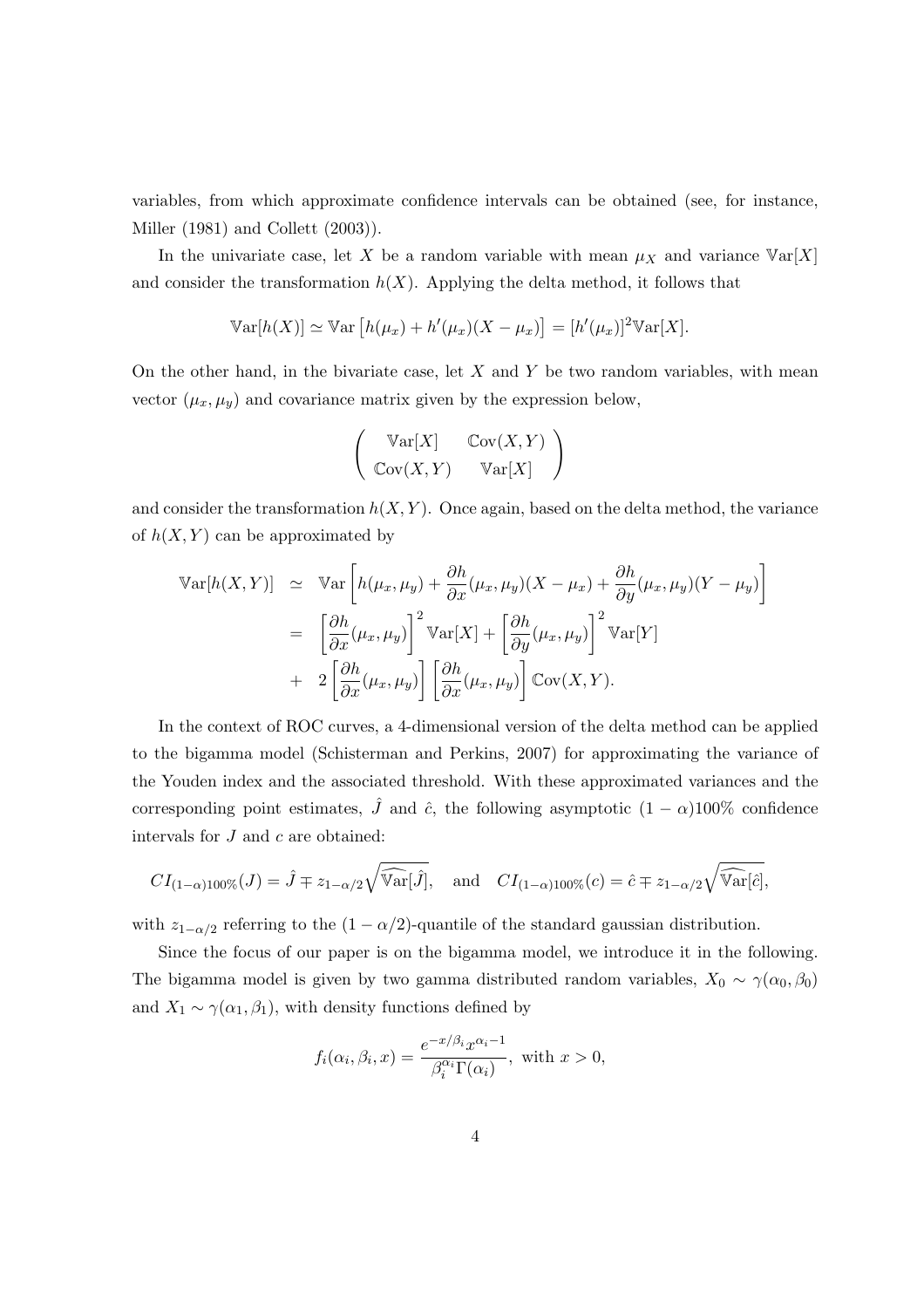where  $\alpha_i > 0$  and  $\beta_i > 0$  are the shape and scale parameters, for  $i = 0, 1$ , and  $\Gamma$  denotes the gamma function

$$
\Gamma(p) = \int_0^\infty e^{-x} x^{p-1} dx
$$
, with  $p > 0$ .

Now, for the bigamma model,  $J(c)$  in (1) can be rewritten as follows

$$
J(c) = \int_{c(\alpha_0,\alpha_1,\beta_0,\beta_1)}^{\infty} \frac{e^{-x/\beta_1} x^{\alpha_1 - 1}}{\beta_1^{\alpha_1} \Gamma(\alpha_1)} dx - \int_{c(\alpha_0,\alpha_1,\beta_0,\beta_1)}^{\infty} \frac{e^{-x/\beta_0} x^{\alpha_0 - 1}}{\beta_0^{\alpha_0} \Gamma(\alpha_0)} dx.
$$

For the sake of easy reading, we will denote from here on  $c(\alpha_0, \alpha_1, \beta_0, \beta_1)$  by c.

Based on the delta method and assuming independence between  $X_0$  and  $X_1$ , the variance of  $\hat{J}$  can be approximated as follows

$$
\begin{split}\n\mathbb{V}\text{ar}[\hat{J}] &\simeq \quad \left(\frac{\partial J}{\partial \alpha_{1}}\right)^{2} \mathbb{V}\text{ar}[\hat{\alpha}_{1}] + \left(\frac{\partial J}{\partial \beta_{1}}\right)^{2} \mathbb{V}\text{ar}[\hat{\beta}_{1}] \\
&\quad + \quad \left(\frac{\partial J}{\partial \alpha_{0}}\right)^{2} \mathbb{V}\text{ar}[\hat{\alpha}_{0}] + \left(\frac{\partial J}{\partial \beta_{0}}\right)^{2} \mathbb{V}\text{ar}[\hat{\beta}_{0}] \\
&\quad + \quad 2 \left(\frac{\partial J}{\partial \alpha_{1}}\right) \left(\frac{\partial J}{\partial \beta_{1}}\right) \mathbb{C}\text{ov}(\hat{\alpha}_{1}, \hat{\beta}_{1}) \\
&\quad + \quad 2 \left(\frac{\partial J}{\partial \alpha_{0}}\right) \left(\frac{\partial J}{\partial \beta_{0}}\right) \mathbb{C}\text{ov}(\hat{\alpha}_{0}, \hat{\beta}_{0}).\n\end{split}
$$
\n(2)

Analogously, an expression for  $\text{Var}[\hat{c}]$  can be obtained using the delta method. The only difference is that the partial derivatives of  $J$  appearing in  $(2)$  are now replaced by the partial derivatives of  $c$ .

The variances and covariances appearing in the right-hand side of (2) can be found in Schisterman and Perkins (2007). Below, the expressions for the rest of terms in the righthand side of (2) have been rewritten in a more compact way than in Schisterman and Perkins (2007), correcting some minor missprints. Moreover, closed forms for the computation of the partial derivatives of c, appearing in those expressions, have been obtained, inspired in the envelope of curves (see, for instance, Hairer and Wanner, 1996). This approach for computing the partial derivatives of  $c$  differs from that used in Schisterman and Perkins (2007), who approximate them numerically. We detail below the four partial derivatives of  $J$ :

$$
\frac{\partial J}{\partial \alpha_1}(c) = \bar{F}_1(c) \left[ -\frac{\delta_1}{\Gamma(\alpha_1)} - \log(\beta_1) \right] + \int_c^{\infty} f_1(x) \log(x) dx + \frac{\partial c}{\partial \alpha_1} (f_0(c) - f_1(c)),
$$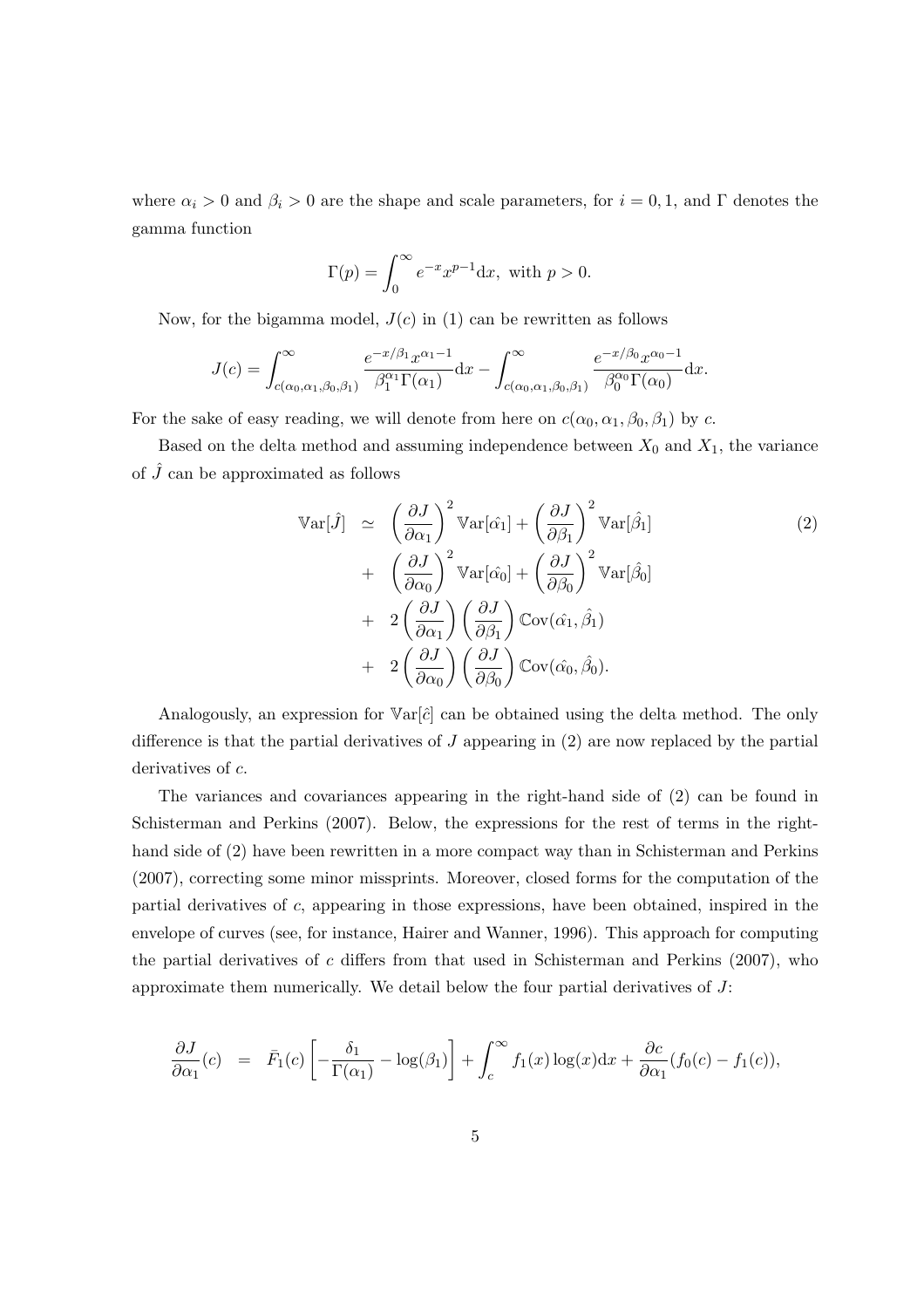$$
\frac{\partial J}{\partial \beta_1}(c) = \frac{\alpha_1}{\beta_1} \left[ \bar{F}_1(\alpha_1 + 1, \beta_1, c) - \bar{F}_1(c) \right] + \frac{\partial c}{\partial \beta_1} (f_0(c) - f_1(c)),
$$
\n
$$
\frac{\partial J}{\partial \alpha_0}(c) = \bar{F}_0(c) \left[ \log(\beta_0) + \frac{\delta_0}{\Gamma(\alpha_0)} \right] - \int_c^{\infty} f_0(x) \log(x) dx + \frac{\partial c}{\partial \alpha_0} (f_0(c) - f_1(c)),
$$
\n
$$
\frac{\partial J}{\partial \beta_0}(c) = \frac{\alpha_0}{\beta_0} [\bar{F}_0(c) - \bar{F}_0(\alpha_0 + 1, \beta_0, c)] + \frac{\partial c}{\partial \beta_0} (f_0(c) - f_1(c)),
$$

where, for  $i=0,1, \delta_i = \frac{\partial}{\partial q_i}$  $\frac{\partial}{\partial \alpha_i} \Gamma(\alpha_i), \frac{\delta_i}{\Gamma(\alpha_i)} = \frac{\partial}{\partial \alpha_i}$  $\frac{\partial}{\partial \alpha_i}$ log( $\Gamma(\alpha_i)$ ) is known as the digamma function,  $\bar{F}_i(\alpha_i+1,\beta_i,c)$  denotes the complementary cdf of a gamma distributed random variable, with parameters  $\alpha_i + 1$  and  $\beta_i$ , and the four partial derivatives of c are given by the closed forms below

$$
\frac{\partial c}{\partial \alpha_0} = \frac{\frac{-\partial^2 J}{\partial \alpha_0 \partial c}}{\frac{\partial^2 J}{\partial c^2}} = \frac{-\frac{\partial}{\partial \alpha_0} f_0(x)}{\frac{\partial^2 J}{\partial c^2} (\frac{f_0(c) - f_1(c))}{\frac{\partial^2 J}{\partial c^2}}, \qquad \frac{\partial c}{\partial \beta_0} = \frac{\frac{-\partial^2 J}{\partial \beta_0 \partial c}}{\frac{\partial^2 J}{\partial c^2}} = \frac{-\frac{\partial}{\partial \beta_0} f_0(x)}{\frac{\partial^2 J}{\partial c^2} (\frac{f_0(c) - f_1(c))}{\frac{\partial^2 J}{\partial c^2}}},
$$
\n
$$
\frac{\partial c}{\partial \alpha_1} = \frac{\frac{\partial^2 J}{\partial \alpha_1 \partial c}}{\frac{\partial^2 J}{\partial c^2}} = \frac{\frac{\partial}{\partial \alpha_1} f_1(x)}{\frac{\partial^2 J}{\partial c^2} (\frac{f_0(c) - f_1(c))}{\frac{\partial^2 J}{\partial c^2}}}, \qquad \frac{\partial c}{\partial \beta_1} = \frac{\frac{\partial^2 J}{\partial \beta_1 \partial c}}{\frac{\partial^2 J}{\partial c^2}} = \frac{\frac{\partial}{\partial \beta_1} f_1(x)}{\frac{\partial^2 J}{\partial c^2} (\frac{f_0(c) - f_1(c))}{\frac{\partial^2 J}{\partial c^2}}.
$$

Note that, based on the fact that  $\frac{\partial J}{\partial c} = 0$  when evaluated at the optimal threshold, it is satisfied that

$$
\frac{\partial^2 J}{\partial \alpha_0 \partial c} + \frac{\partial^2 J}{\partial^2 c} \frac{\partial c}{\partial \alpha_0} = 0,
$$

from where the closed form of  $\frac{\partial c}{\partial \alpha_0}$ , previously detailed, is straightforwardly obtained. Similarly, the other partial derivatives of c are obtained.

#### 3 New method

Likelihood-based methods can deal with incomplete data, pool information from different sources and, when there exists extra information from the outside, they can include it as constraints, restricting the domain of the likelihood function, or as prior distributions multiplying the likelihood function. On the other hand, parametric assumptions can yield wrong estimates when the model is misspecified. Nonparametric estimates, however, avoid this misspecification inherent to parametric model-based estimates. The combination of these two methodologies has the advantage of using likelihood methods without the restriction of having to assume that the data follow a known parametric model of distributions. The combination of likelihood and nonparametric methods has been termed in the literature as empirical likelihood. It was first proposed by Thomas and Grunkemeier (1975) to obtain better confidence intervals for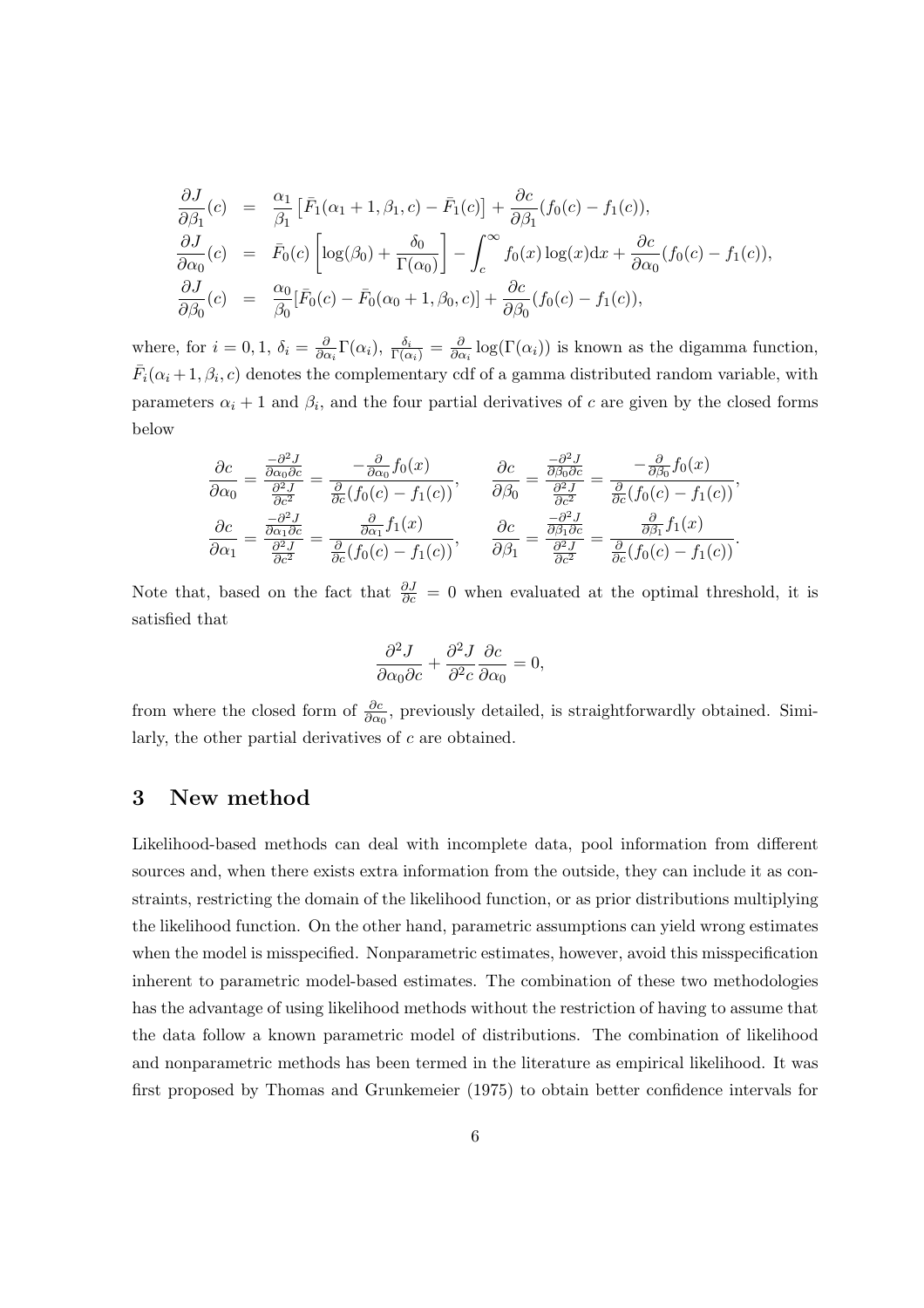the Kaplan-Meier estimator (see Kaplan and Meier, 1958). Later on, Owen (1990, 2001) and other authors have shown the potential of this approach, which nowadays is still an active area of research (see, for instance, Cao and Van Keilegom, 2006, Chen et al., 2009, Hjort et al., 2009, and Molanes-López et al., 2009). One of the main advantages of empirical likelihood based confidence intervals is that they respect the range of the parameter space, are invariant under transformations and their shape is data-driven.

We present a new approach, based on EL and bootstrapping, for estimating the optimal threshold and the associated Youden index, and their corresponding confidence intervals. However, since in the medical field is more relevant to know which is the cut-off of the biomarker to classify the individuals, our main focus is on correctly estimate the optimal threshold. As a byproduct of our method, we get as well an estimate of J. Besides, the new method has the additional advantages of easy implementation and not requiring any particular parametric assumption.

Before going on more details, we first require to introduce the concept of relative distribution (see Handcock and Morris, 1999, for more details), which is very related to the concept of ROC curve. Specifically, the relative distribution of  $X_1$  with respect to (w.r.t.)  $X_0$  is defined as the cdf of the random variable  $Z = F_0(X_1)$ , i.e.

$$
R_{01}(t) = \Pr(Z \le t) = \Pr(F_0(X_1) \le t) = F_1(F_0^{-1}(t)).
$$

To provide the reader with some insight on the interpretation of  $R_{01}(t)$  for a fixed  $t \in (0,1)$ , let denote by  $s = R_{01}(t)$ , with  $s \in (0, 1)$ . Then,  $F_1(c) = s$  for some c in  $\Re$  such as  $F_0(c) = t$ , i.e. c is the s-th quantile of  $X_1$  and the t-th quantile of  $X_0$ . On the other hand, it is easy to see that  $R_{01}(t)$  is a reparametrization of the ROC curve,

$$
R_{01}(t) = 1 - ROC(1 - t),
$$

where  $ROC(t) = \bar{F}_1(\bar{F}_0^{-1}(t)),$  for  $t \in (0,1)$ , denotes the ROC curve, i.e. the cdf of the random variable  $1 - Z$ , known in the literature as 'the placement value' (see Cai, 2004 and Pepe and Cai, 2004). It is interesting to note here that when a fair coin is used as a diagnostic test to classify the individuals, Z and  $1 - Z$  both follow a uniform distribution in  $(0, 1)$ and consequently  $J=0$  and there is not optimal c to distinguish between both populations. Moreover, since  $E[Z] = Pr(X_0 \le X_1) = AUC$  (Bamber, 1975), when a fair coin is used as a diagnostic test, it follows that  $AUC = 0.5$ , the minimum attainable value for  $AUC$ .

Consider  $\{X_{0k}\}_{k=1}^{n_0}$  and  $\{X_{1k}\}_{k=1}^{n_1}$ , two independent samples taken from both populations,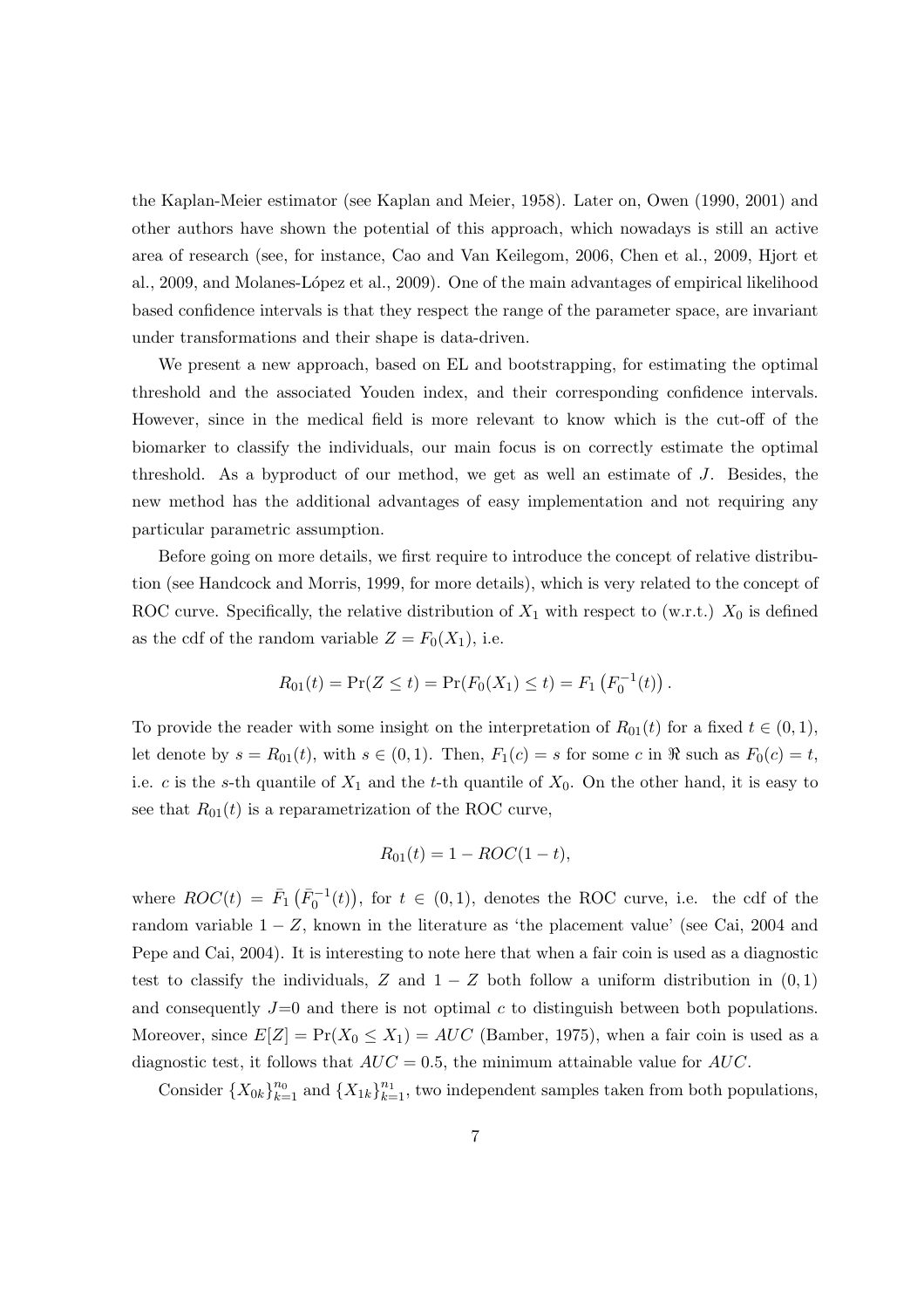$X_0$  and  $X_1$ , with sample sizes  $n_0$  and  $n_1$ , respectively. Based on these observations, we detail below the 4 steps of our method to obtain estimates of J and c.

Step 1. We obtain  $\hat{R}_{01}(t)$ , a kernel-type estimate of the relative distribution of  $X_1$  w.r.t.  $X_0$ ,

$$
\hat{R}_{01}(t) = \frac{1}{n_1} \sum_{k=1}^{n_1} G\left(\frac{t - F_{0n_0}(X_{1k})}{h_1}\right),\tag{3}
$$

and then we find the value t, let say  $t_0$ , that maximizes the distance between  $\hat{R}_{01}(t)$  and t. In equation (3) above,  $G(x) = \int_{-\infty}^{x} K(y) dy$ , K denotes a kernel function,  $h_1$  is the smoothing parameter, also known as bandwidth, and  $F_{0n_0}$  refers to the empirical cdf of  $X_0$ .

Note that, since  $F_0$  is assumed unknown, it is required to estimate it through  $F_{0n_0}$ . Consequently,  $\hat{R}_{01}(t)$  in (3) can be seen as a traditional kernel-type cdf estimate of Z, based on the pseudosample  $\{F_{0n_0}(X_{1k})\}_{k=1}^{n_1}$  rather than on the unobserved sample  ${F_0(X_{1k})}_{k=1}^{n_1}$ , straightforwardly drawn from Z. Note that  $F_{0n_0}(X_{1k})$  above gives the rank of  $X_{1k}$  in the healthy sample  $\{X_{01}, \ldots, X_{0n_0}\}.$ 

Analogously, interchanging the roles of  $X_0$  and  $X_1$ , we obtain  $\hat{R}_{10}(t)$ , a kernel-type estimate of the relative distribution of  $X_0$  w.r.t.  $X_1$ , and find the value t, let say  $t_1$ , that maximizes the distance between  $\hat{R}_{10}$  and t.

Step 2. With the two values previously computed,  $t_0$  and  $t_1$ , we then apply the adjusted EL method for quantiles proposed by Zhou and Jing  $(2003)$ , and estimate the  $t_0$ -th quantile of the healthy population,  $c_0 = F_0^{-1}(t_0)$ , and the  $t_1$ -th quantile of the diseased population,  $c_1 = F_1^{-1}(t_1)$ .

Specifically, for  $i = 0, 1$ , we find the value  $\hat{c}_i$ , that minimizes the adjusted log-empirical likelihood ratio given by the expression below,

$$
\hat{\ell}(c_i) = 2n_i \left( \hat{F}_i(c_i) \log \frac{\hat{F}_i(c_i)}{t_i} + (1 - \hat{F}_i(c_i)) \log \frac{1 - \hat{F}_i(c_i)}{1 - t_i} \right),
$$

where  $\hat{F}_i$  denotes a kernel-type estimate of  $F_i$ ,

$$
\hat{F}_i(x) = \frac{1}{n_i} \sum_{k=1}^{n_i} G\left(\frac{x - X_{ik}}{g_i}\right),\tag{4}
$$

with  $g_i$  the smoothing parameter.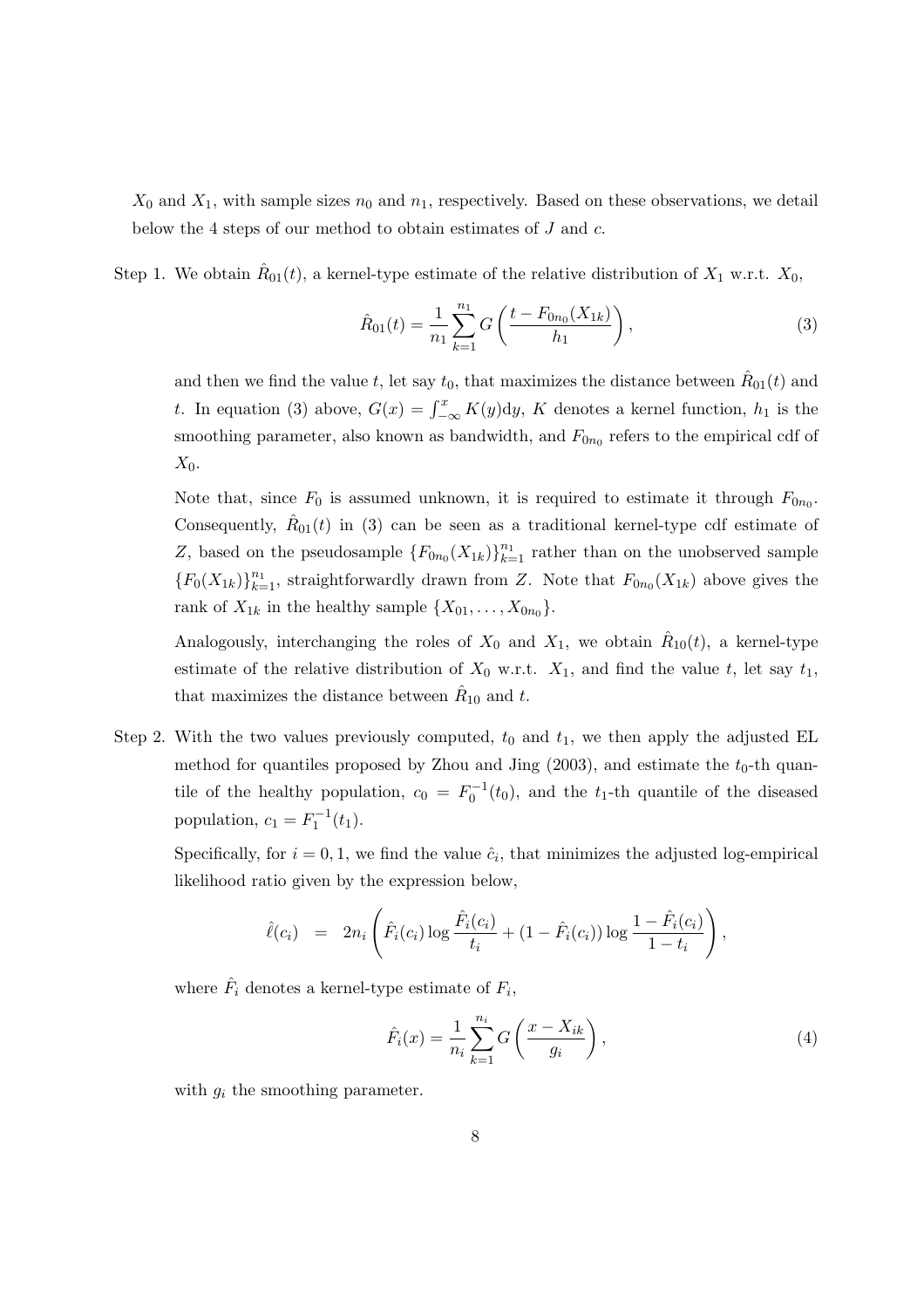It is interesting to note here that, although most of the empirical likelihood approaches lead to log-likelihood functions implicitly defined by a nonlinear equation, this is not the case for the approach of Zhou and Jing (2003), where a closed form is available for the log-likelihood function.

- Step 3. With the two estimates previously computed in Step 2,  $\hat{c}_1$  and  $\hat{c}_2$ , we then propose  $\hat{c} = \frac{n_0}{n}$  $\frac{n_0}{n}\hat{c}_0 + \frac{n_1}{n}$  $\frac{n_1}{n}\hat{c}_1$  as an estimate of the optimal threshold c, where  $n = n_0 + n_1$ . Finally, as a byproduct, an estimate of the Youden index is given by  $\hat{J} = \hat{F}_0(\hat{c}) - \hat{F}_1(\hat{c})$ , where  $\hat{F}_i$  has been previously introduced in equation (4).
- Step 4. In order to obtain confidence intervals for  $c$  and  $J$ , we resample independently from both populations and repeat the three steps given above a large number of times, let say  $B$ , using the bootstrap resamples. These bootstrap resamples are drawn from smoothed versions of the corresponding empirical cdf's.

Finally, the confidence intervals for the Youden index  $J$  and the optimal threshold  $c$  are given by the percentile method.

### 4 Simulation study

A study of interval width and coverage probability is done through a simulation study based on the bigamma model with several parameters, similar to those considered by other authors. Within the parametric assumptions in Schisterman and Perkins (2007), the bigamma model can deal with asymmetric situations what make it more realistic and flexible than the binormal model in real applications. The specific values, under the bigamma assumption, for the shape and scale parameters of the healthy population were fixed to  $\alpha_0 = 1.5$  and  $\beta_0 = 1$ . However, the parameters of the diseased population were accordingly selected to yield different values of J, as collected in Table 1.

|                                                                                         | Youden index $J$ |        |        |            |  |
|-----------------------------------------------------------------------------------------|------------------|--------|--------|------------|--|
| Shape parameter $\alpha_1$ of $X_1 \mid J = 0.4 \mid J = 0.6 \mid J = 0.8 \mid J = 0.9$ |                  |        |        |            |  |
| $\alpha_1 = 1.5$                                                                        | 2.4828           | 4.3565 | 9.7847 | 19.8020    |  |
| $\alpha_1 = 2.0$                                                                        | 1.6622           | 2.7650 | 5.6517 | $+10.3842$ |  |

Table 1: Bigamma model: scale parameter of diseased population,  $\beta_1$ , with  $\alpha_0 = 1.5$  and  $\beta_0 = 1$ .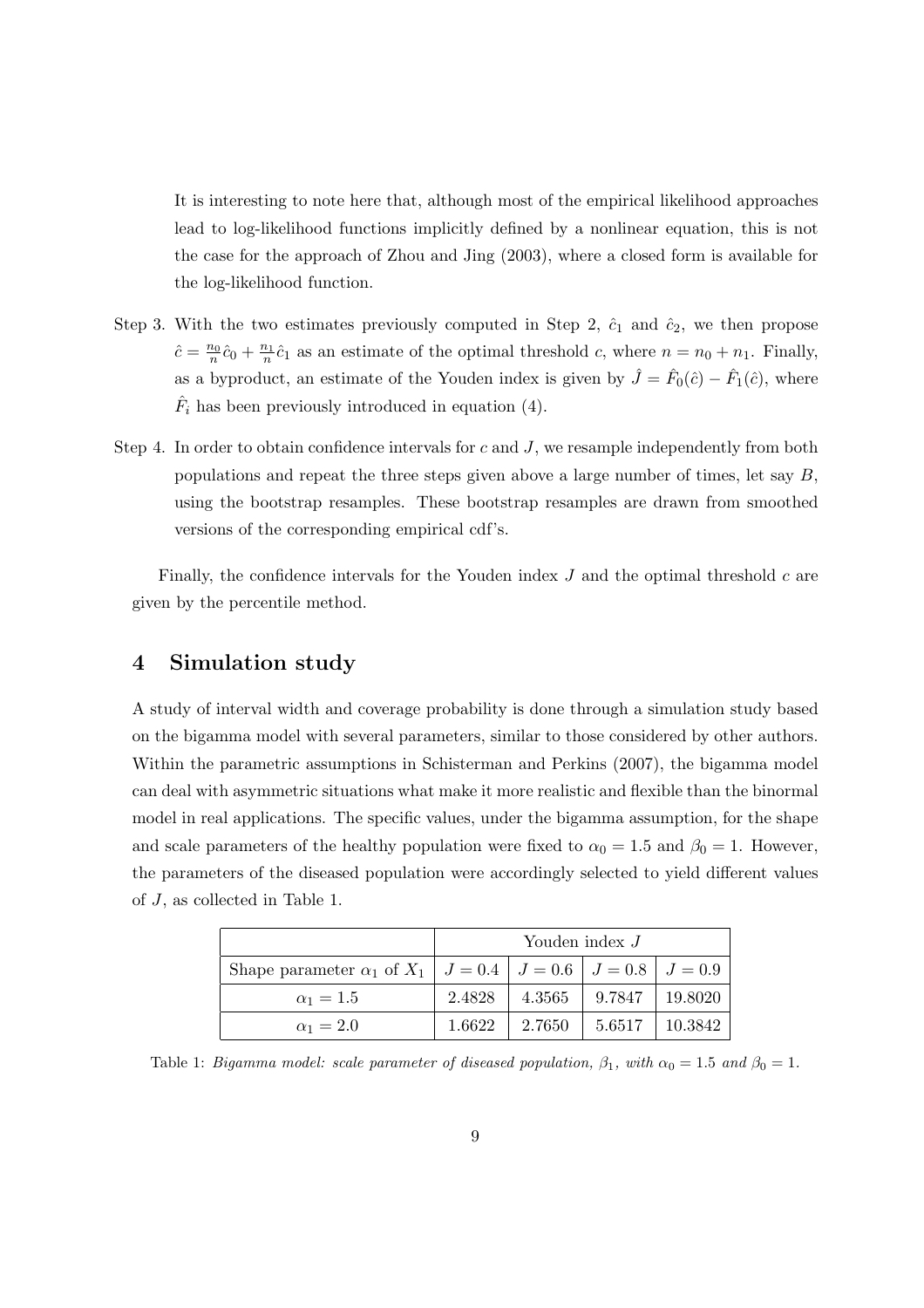The simulations were carried out in MATLAB. For every scenario specified in Table 1, 300 trials were considered. For each trial, a sample of  $n_0 = 50$  i.i.d. observations,  $\{X_{01}, \ldots, X_{0n_0}\},$ and a sample of  $n_1 = 50$  i.i.d. observations,  $\{X_{11}, \ldots, X_{1n_1}\}$ , were independently drawn from  $X_0$  and  $X_1$ , respectively. The uniform kernel, K, was considered to estimate the relative distributions involved in the first step of our algorithm,  $R_{01}$  and  $R_{10}$ , and the cdf's,  $F_i$ , for  $i = 0, 1$ , required to estimate J in Step 3. For these kernel type estimates we considered the following bandwidths,  $h_i = n_i^{-1/3}$  $i^{-(1/3)}$  and  $g_i = 2n_i^{-1/3}$  $i^{(-1/3)}$ , for  $i = 0, 1$ , that are of optimal order to estimate cdf's in two-sample and one-sample problems. However, given the regularity conditions required by the adjusted empirical likelihood method for quantiles of Zhou and Jing (2003), we used in (4) bandwidths given by  $n_i^{-1/2}$  $i^{(-1/2)}$ , for  $i = 0, 1$ , and a kernel different from the commonly used in nonparametric density estimation,

$$
K(x) = \left\{ \frac{21 - 9\sqrt{21}}{8}x^2 + \frac{-3 + 3\sqrt{21}}{8} \right\} 1_{\{|x| \le 1\}}.
$$

From each pair of samples, we generated  $B = 299$  bootstrap resamples to obtain 95%confidence intervals for the optimal cut-off point  $c$  and the Youden index  $J$ . Although in classical resampling methodology the resamples are drawn from the empirical cdf's, we have used instead kernel type cdf estimates of  $F_i$  with gaussian kernel and bandwidths given by  $0.2 \max\{\log(\{X_{ik}\}_{i=1}^{n_i}), \text{std}(\{X_{ik}\}_{i=1}^{n_i})\}n_i^{-1/5}$  $i^{(-1)}$ , for  $i = 0, 1$ , with iqr and std referring to, respectively, the sample interquartile range and sample standard deviation.

We would like to remark here that sometimes, in Step 2 of our algorithm, it may be required to deal with upper and lower quantiles, more extreme than those considered by Zhou and Jing (2003). For instance, for the bigamma model with parameters  $\alpha_0 = 1.5$   $\beta_0 = 1$  $\alpha_1 = 2$  and  $\beta_1 = 10.38$ , which corresponds to a setting of  $J = 0.90$ , it is necessary to estimate the 0.97-quantile of the healthy population, which can be very challenging, specially if the sample size is small.

We collected in Tables 2 and 3 the results from this simualion study. To get a more visual understanding of them we also included Figure 1. For the sake of simplicity, we will refer to the new method by ELM (Empirical Likelihood Method). From the results collected in Tables 2 and 3, we observe that in general the ELM for CI's of both parameters of interest tend to present overcoverage, while those based on the delta method present undercoverage. In terms of width average, the ELM for the CI of  $c$  behaves better than the other when the biomarker X separates both populations reasonably well (see, for instance, the results in Table 2 for  $J = 0.8, 0.9$ .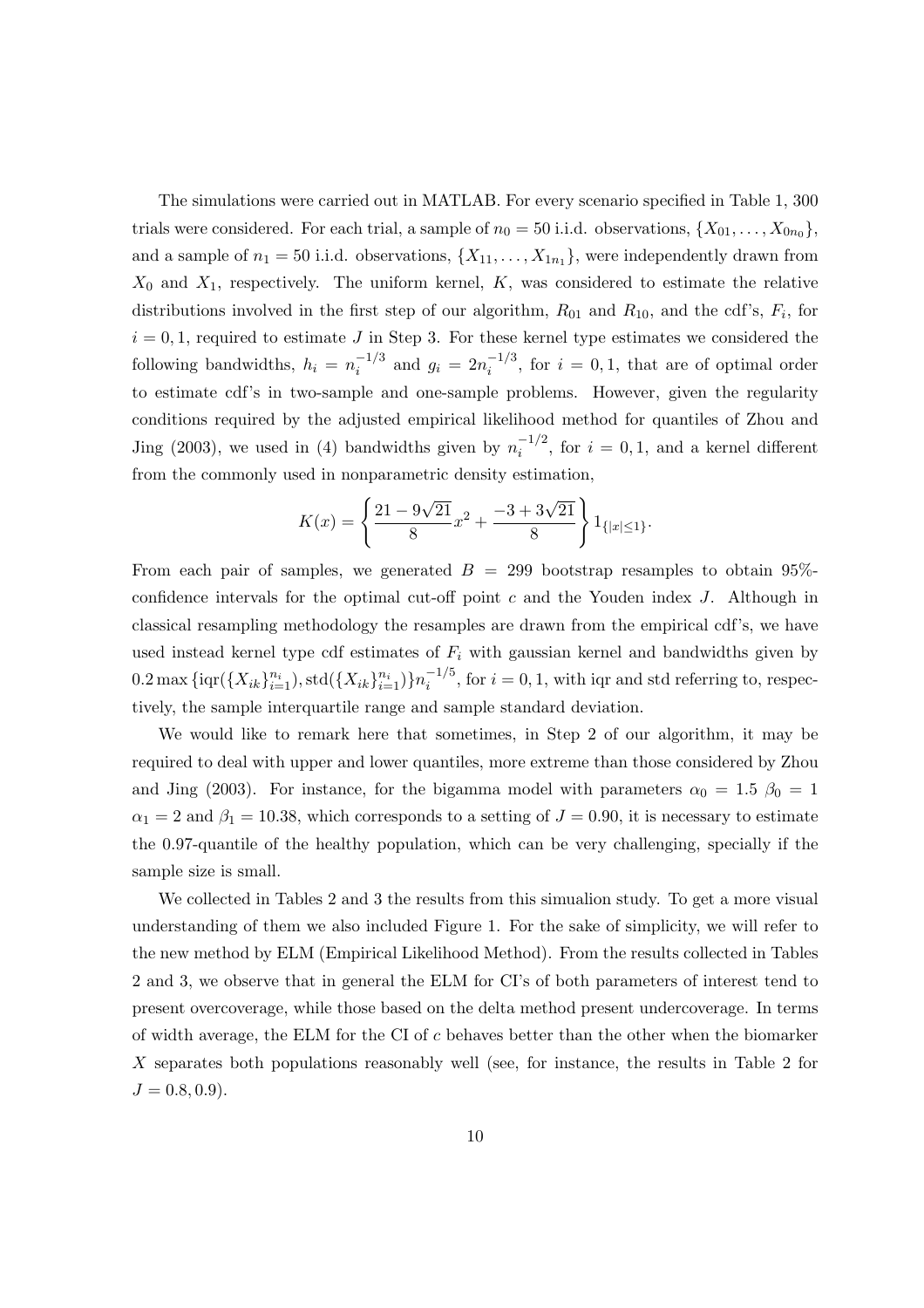| Bigamma model: $CI_{95\%}(c)$ with $(n_0, n_1) = (50, 50)$ |     |                         |        |                 |        |  |  |
|------------------------------------------------------------|-----|-------------------------|--------|-----------------|--------|--|--|
|                                                            |     | ELM                     |        | Delta method    |        |  |  |
| $\alpha_1$                                                 | J   | $\mathrm{coverage}(\%)$ | width  | $coverage (\%)$ | width  |  |  |
| 1.5                                                        | 0.4 | 96.33                   | 1.3734 | 90.33           | 1.0598 |  |  |
| 1.5                                                        | 0.6 | 96.00                   | 1.4164 | 93.00           | 0.9643 |  |  |
| 1.5                                                        | 0.8 | 99.00                   | 1.3263 | 93.33           | 1.3414 |  |  |
| 1.5                                                        | 0.9 | 95.33                   | 1.9039 | 94.33           | 1.9033 |  |  |
| 2.0                                                        | 0.4 | 96.33                   | 1.2632 | 96.33           | 4.1990 |  |  |
| 2.0                                                        | 0.6 | 98.33                   | 1.2676 | 96.33           | 1.1748 |  |  |
| 2.0                                                        | 0.8 | 94.67                   | 1.3755 | 94.67           | 1.4047 |  |  |
| 2.0                                                        | 0.9 | 93.33                   | 1.5828 | 93.33           | 1.9389 |  |  |

Table 2: Coverage probabilities and width averages of  $CI_{95\%}(c)$ .

It is also interesting to point out the results collected in the third row of Table 2. While the ELM for estimating c presents the higher observed overcoverage,  $99\%$ , it shows a width average shorter than the delta method (a width average of 1.3263 versus 1.3414). On the other hand, an isolated case has been observed for the delta method in the fifth row of Table 2, where an atypical trial had a negative effect on the width average.

However, when estimating  $J$ , the width of the ELM for the CI is larger than the width of the delta method. This can be explained due to the fact that our approach is focused on correctly estimating c, and once  $\hat{c}$  is computed,  $\hat{J}$  is obtained as a byproduct. As it was already observed in the literature, even though  $J$  and  $c$  are strongly related, a good method for estimating one of them is not necessarily good for the other (see Fluss et al., 2005).

From the previous discussion on the results, we conclude that the new confidence intervals have good performance in terms of nominal coverage and width, being competitive with the delta method, recently used by Schisterman and Perkins (2007) under parametric assumptions. The delta method is dependent on distributional assumptions, and violations of them can yield substantial bias in estimation. Therefore, we suggest using the new method when the underlying distributions,  $F_0$  and  $F_1$ , are unknown, although it is more time-consuming than the delta method.

In view of the promissing results of the new methodology we plan to extend this simulation study to other models, different sample sizes, including balanced and non-balanced designs,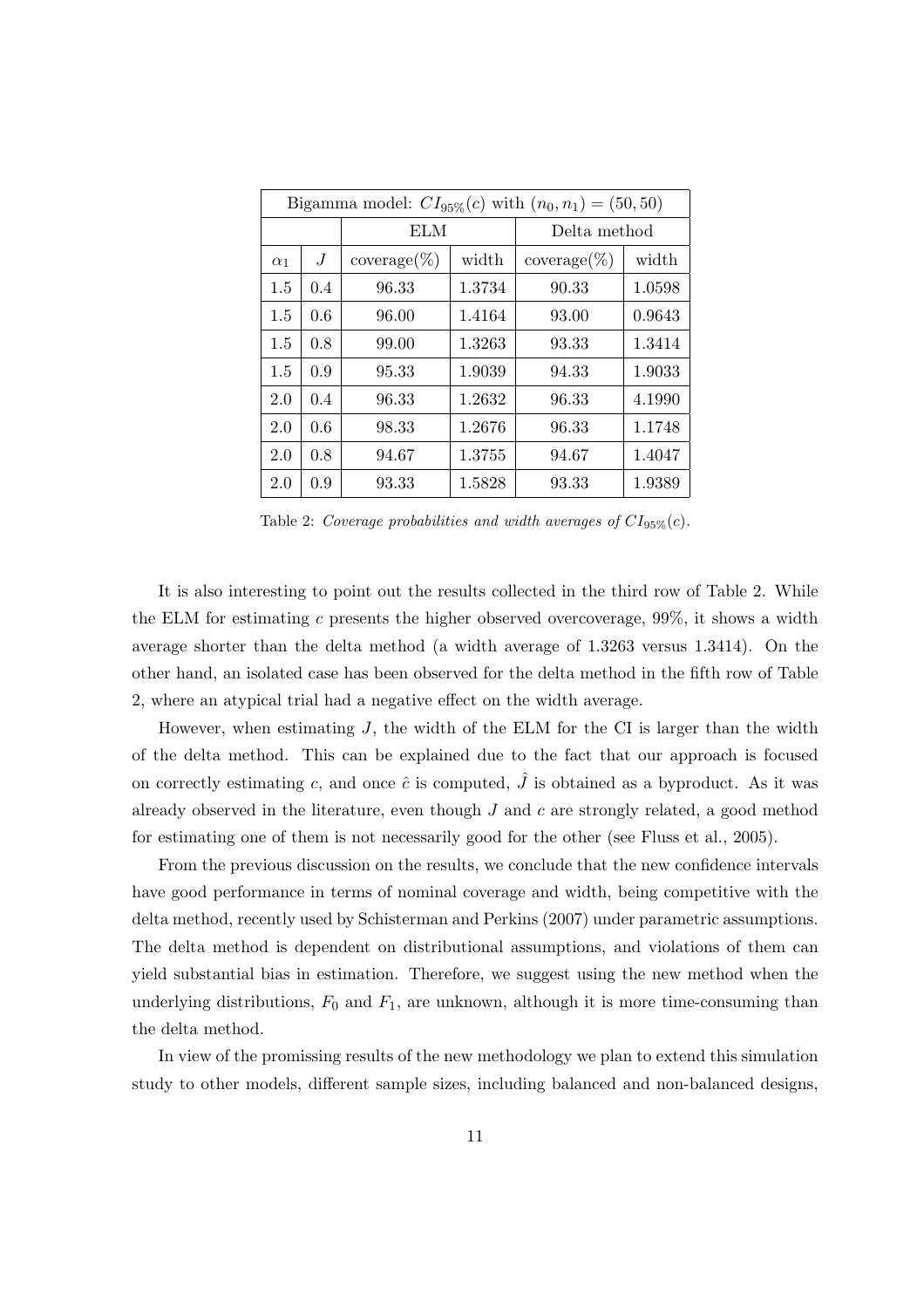| Bigamma model: $CI_{95\%}(J)$ with $(n_0, n_1) = (50, 50)$ |     |                 |        |                         |        |  |  |
|------------------------------------------------------------|-----|-----------------|--------|-------------------------|--------|--|--|
|                                                            |     | ELM             |        | Delta method            |        |  |  |
| $\alpha_1$                                                 | J   | $coverage (\%)$ | width  | $\mathrm{coverage}(\%)$ | width  |  |  |
| 1.5                                                        | 0.4 | 95.67           | 0.3301 | 95.67                   | 0.2757 |  |  |
| 1.5                                                        | 0.6 | 97.67           | 0.2860 | 94.67                   | 0.2432 |  |  |
| 1.5                                                        | 0.8 | 96.67           | 0.2123 | 94.33                   | 0.1790 |  |  |
| 1.5                                                        | 0.9 | 96.33           | 0.1746 | 93.67                   | 0.1220 |  |  |
| 2.0                                                        | 0.4 | 97.00           | 0.3286 | 92.33                   | 0.2829 |  |  |
| 2.0                                                        | 0.6 | 96.67           | 0.2892 | 93.00                   | 0.2485 |  |  |
| 2.0                                                        | 0.8 | 94.67           | 0.2106 | 93.00                   | 0.1810 |  |  |
| 2.0                                                        | 0.9 | 92.67           | 0.1675 | 92.00                   | 0.1219 |  |  |

Table 3: Coverage probabilities and width averages of  $CI_{95\%}(J)$ .

and a larger number of trials to get more reliable estimates of coverage probabilities and width averages. We also plan to incorporate more sophisticated data-driven bandwidth selectors and scenarios where different costs are assumed for the two types of errors involved (false positives and false negatives).

# 5 Example

A real example analyzed in Le (2006) is used to illustrate the application of the new approach. There are 53 patients with prostate cancer: 20 out of them with nodal involvement and 33 without. The biomarker used in this example is the level of acid phosphatase in blood serum  $(\times 100)$ .

It is easy to check that these data do not follow any of the parametric models (binormal or bigamma) studied in Schisterman and Perkins (2007) via the delta method. Consequently, a straightforward application of the delta method would not be possible. First, the appropriate parametric model should be find, which not always may be possible, and then all the formulation required by the delta method should be rewritten.

After analyzing this example using our method, which does not require any parametric assumption, we obtain a point estimate of  $\hat{c} = 60.67$  for the optimal threshold and the following confidence interval  $CI_{95\%}(c) = (51.40, 67.50)$ . The point estimate of c differs from that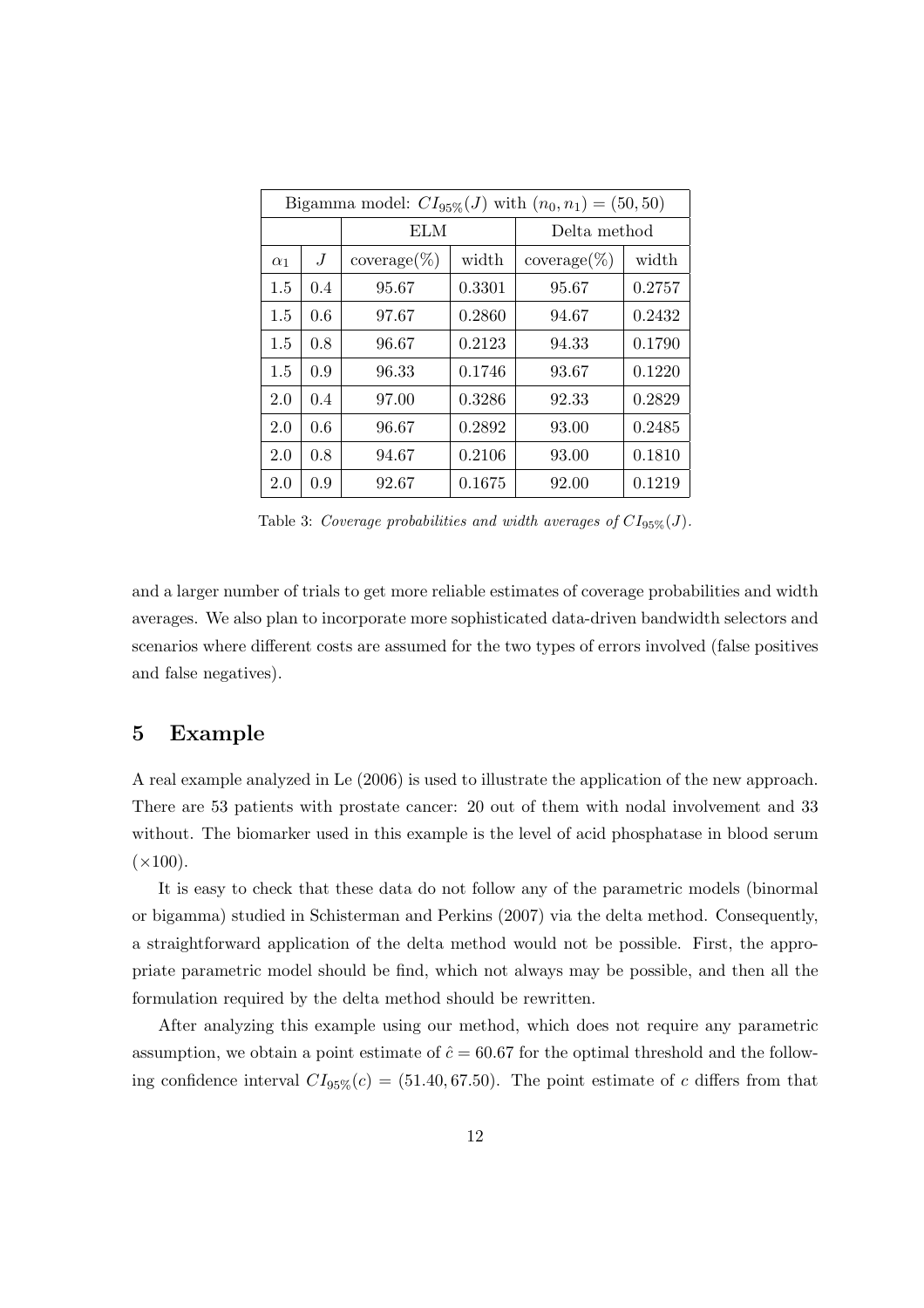

Figure 1: Coverages and width averages of  $CI_{95\%}(c)$  and  $CI_{95\%}(J)$  using ELM (solid line) and the delta method (dotted line) with  $\alpha_1 = 1.5$  (black) and  $\alpha_1 = 2$  (red).

obtained in Le (2006),  $\hat{c} = 75.00$ , who proposed to model the ROC function by proportional hazards model, also called the Lehmann's alternatives. Notice that this Lehmann-based estimate is outside our confidence interval. This suggests that the assumption of Lehmann's alternatives may be not tenable for this data set.

# References

- [1] Bamber, D.C. (1975). The area above the ordinal dominance graph and the area below the receiver operating characteristic curve graph, Journal of Mathematical Psychology, 12, 387–415.
- [2] Cai, T. (2004). Semi-parametric ROC regression analysis with placement values, Biostatistics, 5, 45–60.
- [3] Cao, R. & Van Keilegom, I. (2006). Empirical likelihood tests for two-sample problems via nonparametric density estimation, Scandinavian Journal of Statistics, 34, 61–77.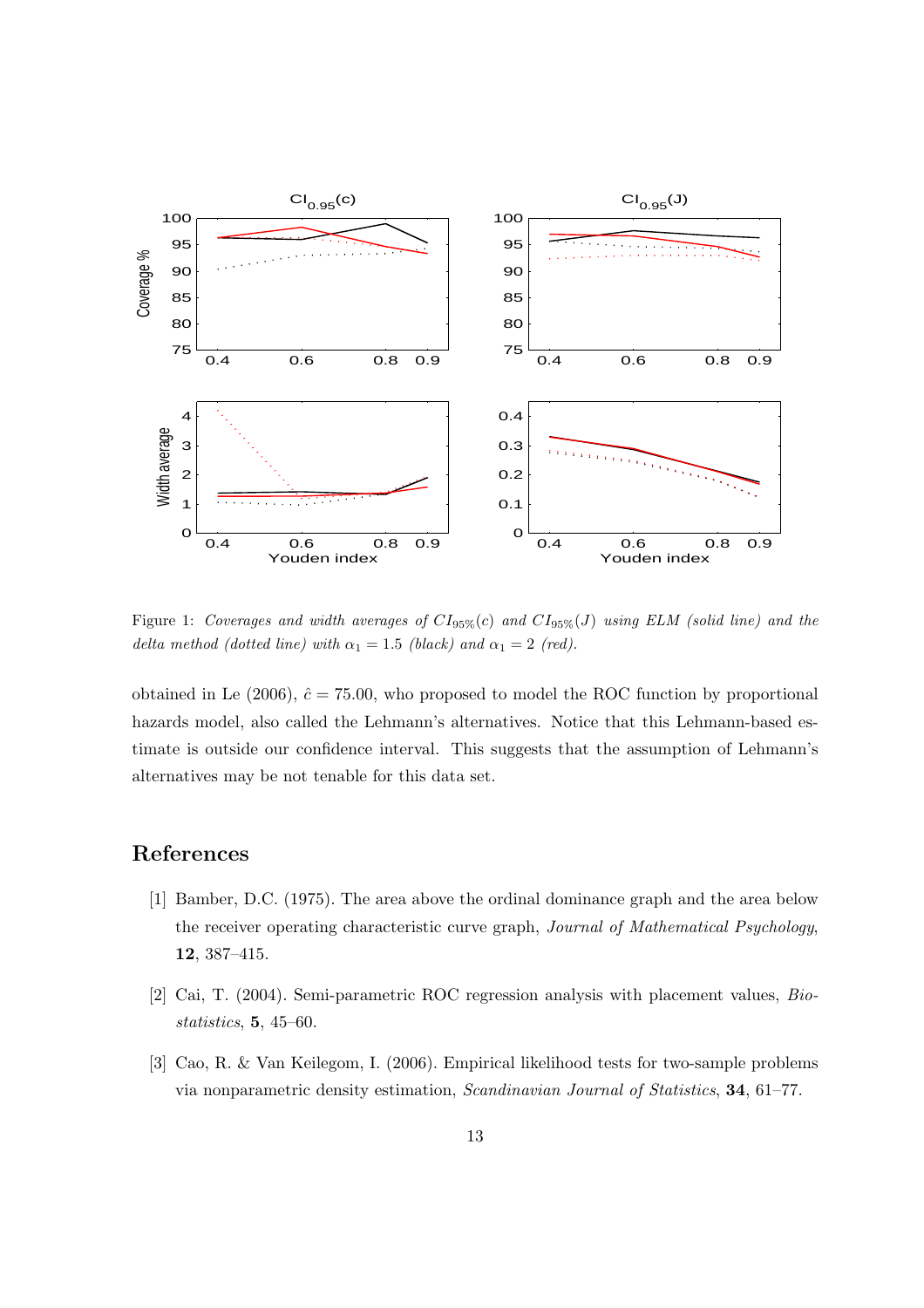- [4] Chen, J., Peng, L. & Zhao, Y. (2009). Empirical likelihood based confidence intervals for copulas, Journal of Multivariate Analysis, 100, 137–151.
- [5] Collett, D. (2003). Modelling survival data in medical research. Florida: Chapman and Hall.
- [6] Erdreich, L.S. & Lee, E.T. (1981). Use of relative operating characteristic analysis in epidemiology, American Journal of Epidemiology, 114, 649–662.
- [7] Fluss, R., Faraggi, D. & Reiser, B. (2005). Estimation of the Youden index and its associated cutoff point, Biometrical Journal, 47, 458–472.
- [8] Hairer, E. & Wanner, G. (1996). Analysis by its history. New York: Springer.
- [9] Handcock, M.S. & Morris, M. (1999). Relative distribution methods in social sciences. New York: Springer.
- [10] Hjort, N.L., McKeague, I.W. & Van Keilegom, I. (2009). Extending the scope of empirical likelihood, Annals of Statistics (in press).
- [11] Kaplan, E.L & Meier, P. (1958). Non-parametric estimation from incomplete observations, Journal of the American Statistical Association, 53, 457–481.
- [12] Le, C.T. (2006). A solution for the most basic optimization problem associated with an ROC curve, Statistical Methods in Medical Research, 15, 571–584.
- [13] Miller, R.G.Jr. (1981). Survival Analysis. New York: John Wiley & Sons.
- [14] Molanes-L´opez, E.M., Van Keilegom, I. & Veraverbeke, N. (2009). Empirical likelihood for non-smooth criterion functions, Scandinavian Journal of Statistics (in press).
- [15] Owen, A.B. (1990). Empirical likelihood ratio confidence regions, The Annals of Statistics, 18, 90–120.
- [16] Owen, A.B. (2001). Empirical likelihood. New York, Chapman & Hall.
- [17] Pepe, M.S. (2003) The statistical evaluation of medical tests for classification and prediction. New York: Oxford University Press.
- [18] Pepe, M.S. & Cai, T. (2004). The analysis of placement values for evaluating discriminatory measures, *Biometrics*, **60**, 528–535.